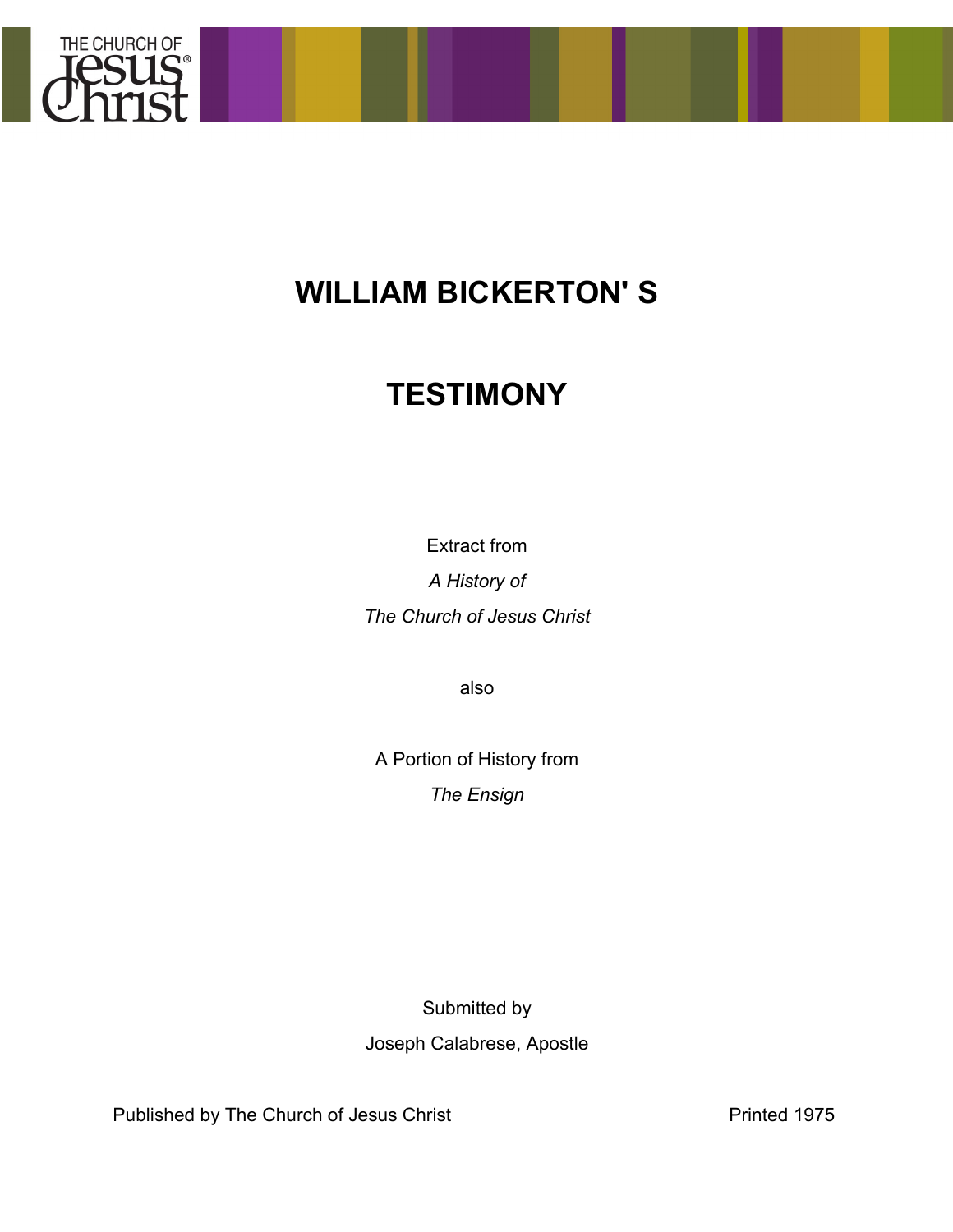William Bickerton was a member of the Methodist Church, until he heard the Gospel of Jesus Christ preached, in the year of our Lord 1845. He says, 'I was convinced of the doctrines of Christ, viz., Faith, Repentance and baptism by immersion for the remission of sins, and the laying on of hands for the gift of the Holy Spirit and its effects is according to St. Paul's writing. There is but one Holy Spirit, and whether Jews or Gentiles, bond or free, we have been all made to drink of the same spirit, for to one is given the word of wisdom, to another the word of knowledge, by the same spirit, and so forth and Jesus says; 'signs shall follow them that believe, in my name shall they cast out devils, they shall speak with new tongues, they shall take up serpents; and if they drink any deadly thing it shall not hurt them; they shall lay hands on the sick and they shall recover.' And I was never taught such a gospel; so I left them as a member in good standing, and was baptized into Christ and put Him on. I received the gift of the Holy Spirit at the laying on of hands, and the signs have followed me. I have spoken with new tongues, and have had the interpretations, and I have seen the sick healed, and I have been healed myself, so that I know that the Gospel is the power of God. I entered the Church under Elder Rigdon's organization, I was called by the Holy Spirit to be an Elder. I received ordination and the power of God came down and sealed that office upon me, I went forward preaching to all that would hear. I was afterwards called into the quorum of seventies. I received ordination the second time, but the Church became disorganized. Here I was left to myself. I paused to know what course to pursue. I knew my calling was from Heaven, and I also knew that a man cannot build up the Church of Christ without divine commandment from the Lord, for it would only be sectarianism, and man's authority.

But the Lord did not leave me; no, He showed me a vision, and in the vision I was on the highest mountain on the earth; and He told me that if I did not preach the Gospel I would fall into a dreadful chasm below, the sight thereof was awful. I moved with fear, having the Holy Spirit with me. Here I was, none to assist me, and without learning, popular opinion against me, and the Salt Lake Mormons stood in the way. I could not turn back unto Methodism again. No, I knew they had not the Gospel. I stood in contemplation. The chasm was before me, no other alternative but to do my duty to God and man. I went ahead preaching repentance towards God, and faith in the Lord Jesus Christ. Some believed my testimony and were baptized, and we met together. The Lord met with us and we could many times sing with the poet, 'the Spirit of God, like a fire is burning, the latter-day glory begins to come forth. The visions and blessings of old are returning. The Angels are coming to visit the earth.' We had not as yet partaken of the Lord's Supper, when the Lord appeared in vision, and told me to administer it. We met together from time to time, and I felt it to be the will of God to call and ordain other Elders. I did so and they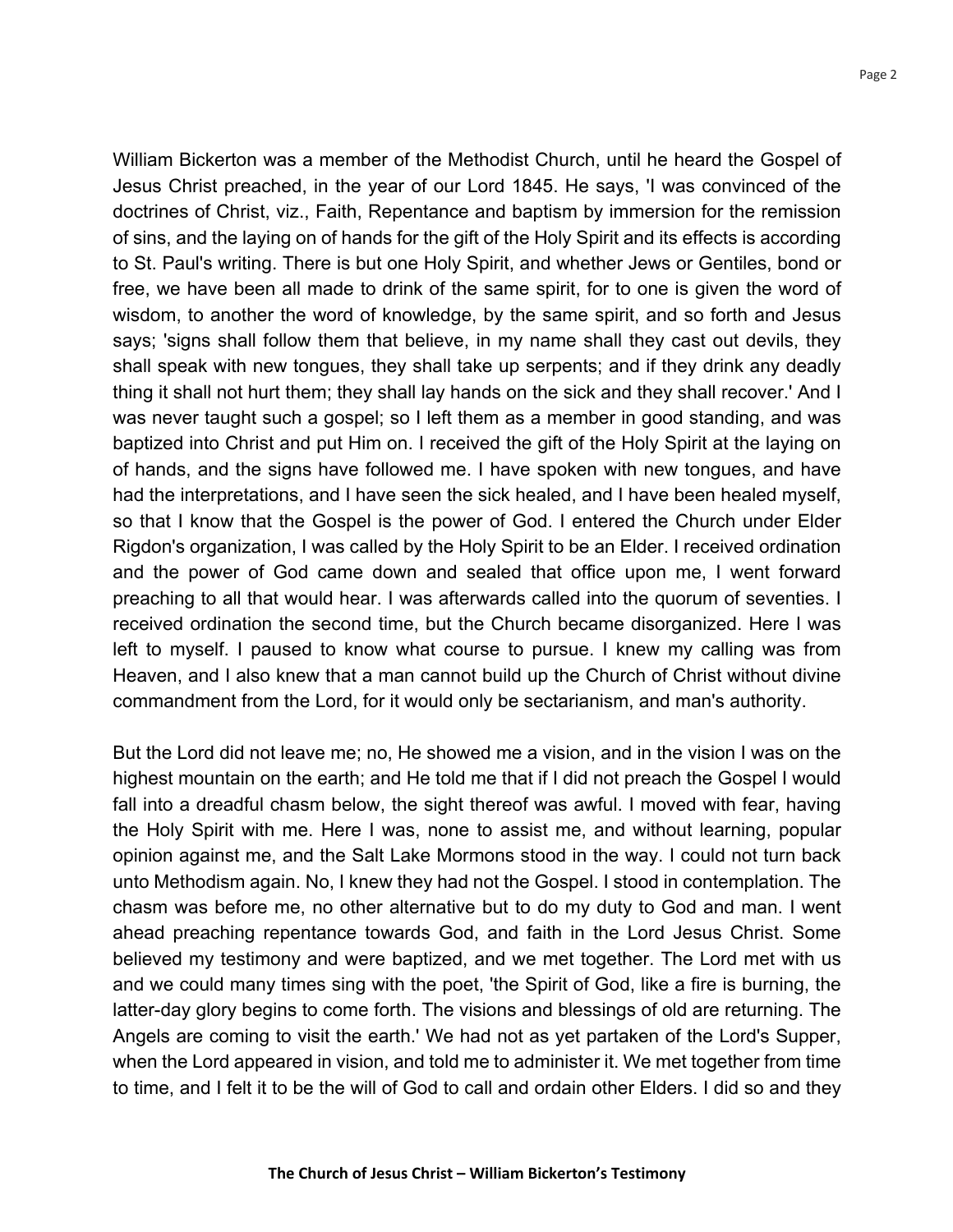assisted me in helping forward the good work of God. We also met together in council, and the Lord revealed himself unto us in divers ways.

One evening after I had baptized three, I retired to rest, and a glorious vision appeared before me. I saw a beautiful table spread over, with everything that was desirable of the rich bounties of Heaven, and the Saints feasting themselves; there was no end to it, as far as I could see. I saw myself sitting at the head of it; and while in the vision the glory of God filled the room. No mortal man can tell what I felt on that occasion, while a cloud of divine glory rested upon me. To the world this might appear to be imagination, but to me a reality, a divine reality, that years cannot erase from my memory. I might fill up pages of what we have received, but we give our testimony to the world, that we know that there is a God in Heaven, and He changes not, and that He does reveal himself in this our day and generation, as He did in days of old. Yes, blessed be His high and Holy name for ever, for His unchangeableness; for as our Saviour said, while here on earth, if any man will do His will, He shall know of the doctrine, whether it be of God, or I speak of myself. And again, the Prophet Joel says, speaking of the last days, 'and it shall come to pass afterwards, I will pour out my spirit upon all flesh, and your sons and your daughters shall prophesy, your old men shall dream dreams, your young men shall see visions, and also upon the servants and upon the hand-maids in those days will I pour out my spirit, and I will show wonders in the Heavens and in the earth; blood and fire and pillars of smoke. The sun shall be turned into darkness, and the moon into blood, before the great and terrible day of the Lord come.' And while waiting before the Lord in a sacrament meeting, the word of the Lord came unto me saying, 'I accept of you this day as my Church to whom my servant John was commanded to write, while in the spirit, on the Lord's day, and to the angel of the Church of Philadelphia write; these things saith he that is Holy, he that is true, he that hath the key of David, he that openeth and no man shutteth, and shutteth and no man openeth; I know thy works; behold I have set before thee an open door, and no man can shut it, for thou hast a little strength, and hast kept my word, and hast not denied my name. Behold I will make them of the synagogue of Satan, which say they are Jews, and are not, but do lie. Behold I will make them to come and worship before thy feet; and to know that I have loved thee, because thou hast kept the word of my patience, I also will keep thee from the hour of temptation which shall come upon all the world to try them that dwell upon the earth. Behold I come quickly; hold that fast which thou hast, that no man take thy crown. Him that overcometh will I make a pillar in the temple of my God, and he shall go no more out; and I will write upon him the name of my God, and the name of the city of My God which is new Jerusalem, which cometh down out of Heaven from my God, and I will write upon him my new name. He that hath an ear let him hear what the spirit saith unto the Churches.' Again, shortly after, while we were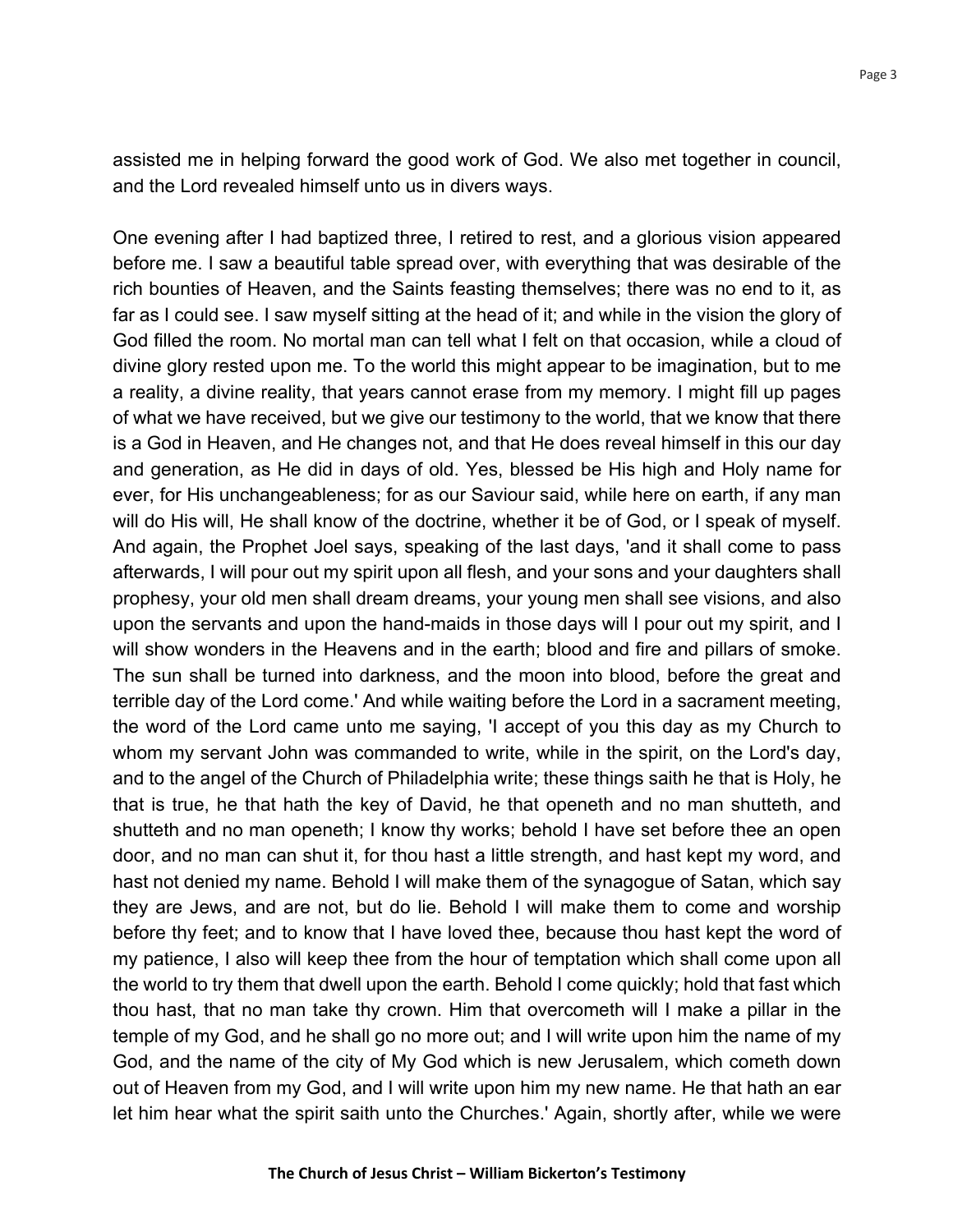assembled together, the word of the Lord came unto me again, saying, 'the Lord I am God, the Lord I am God, therefore you are of them that will not turn aside, therefore will I bless you.'

We then began to increase in numbers and formed ourselves into Conferences. Elders were called and ordained, and the Lord being with us, the signs followed the believers, the gifts of the Spirit being made manifest in tongues and interpretations of tongues, prophecy, wisdom, knowledge, visions, dreams, faith, discerning of spirits, and the sick healed, and pains removed, so that we began to grow up into the knowledge of the Son of God, and the Lord our God made a Covenant with us, that he would lay a groundwork by us to perform a great work; and we are the stem, and every party that splits from us shall come to nothing. We now copy from the records of this Church the revelations and commandments that the Lord has given unto us as far as is requisite for this history and leave it with the reader. While waiting in conference before the Lord, the word of the Lord came unto us saying, 'try me and prove me, and see if I will not open unto you the windows of Heaven and pour you out a blessing, so that there shall not be room enough to contain it.' And on the following Sabbath while we continued to wait before the Lord, the word of the Lord was fulfilled in our midst. for there were some completely overpowered by the power of God; and at this Conference several of the brethren had visions, one of which we'll give. 'I saw in the vision the road that the Saints were traveling on; the foot of which road was in the waters and ascended gradually up to Heaven. It was as a straight and narrow road, so narrow that there was not room to turn either to the right or to the left; and on each side of the road was all manner of different kinds of beautiful flowers to tempt the Saints to pluck them, but under the flowers lay a great depth of mud, and the prettier the flowers the deeper the mud, so that if anyone stepped aside to pluck any of the flowers, they were sure to stick fast in the mud; also, the road itself was so firm that many cannon balls that were fired at the road, could not even as much as make a mark upon it.' Therefore, we must exclaim with the poet:

> 'How firm a foundation, ye Saints of the Lord Is laid for your faith in His excellent word; What more can He say, than to you he hath said, You who unto Jesus for refuge have fled.' And 'Come see the road His hand has raised, And made the pathway plain. Nor need the travelers ever err, Nor ask the track in vain.'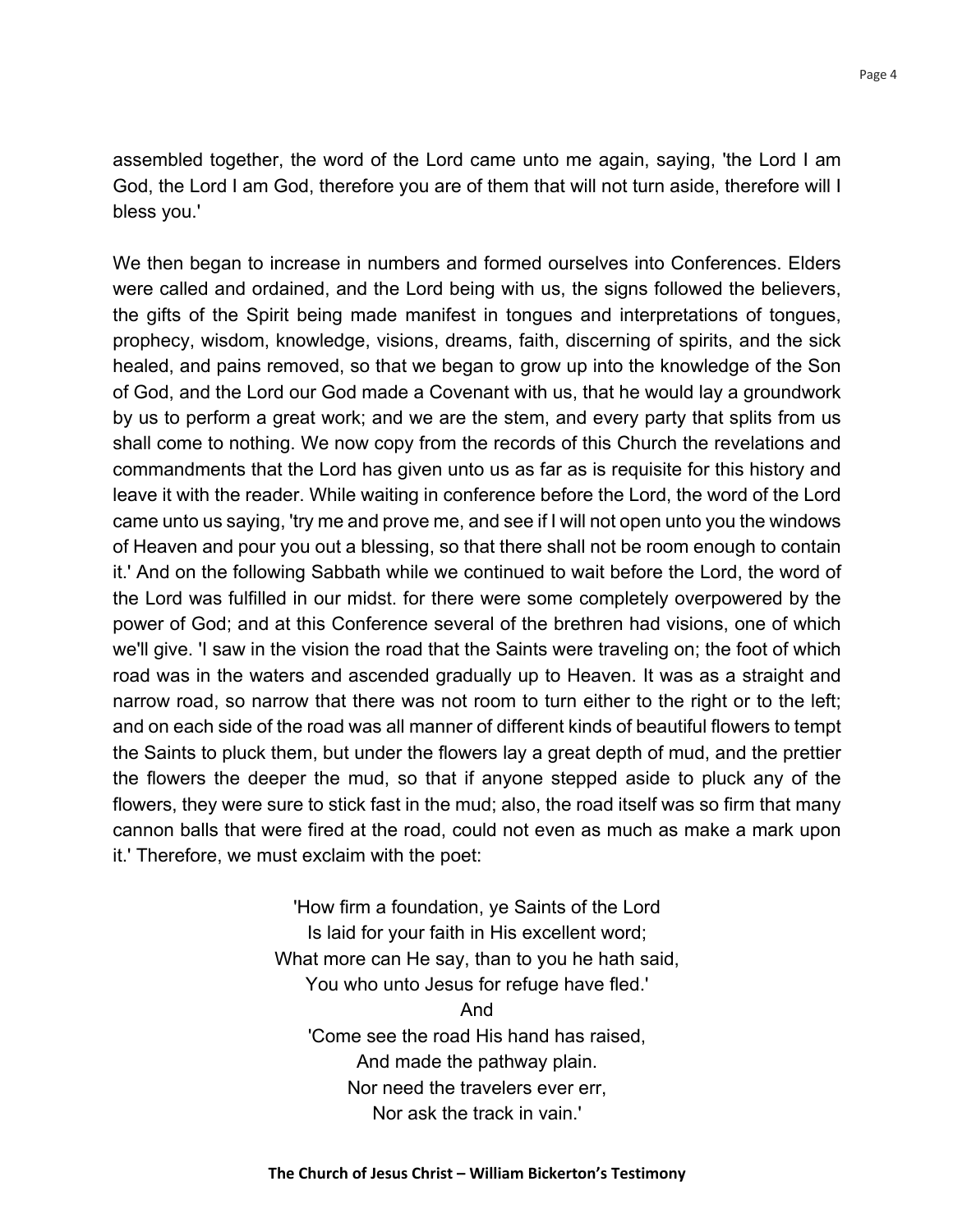And again, in conference, the word of the Lord, as it was given, 'Hear O my people, this is the word of the Lord unto you today, the Church must be one, and my people one, for unto you is committed the work of God, in these last days, and you my servants feed the flock of God, over which I have made you overseers, for great is the responsibility that rests upon you; for unto you are given the keys of this last ministry, and to lift the last warning voice to the world; therefore, be faithful to the end of your calling, Amen.' Therefore, we went from place to place, as the Spirit directed us, and the Lord confirmed our word, by the power of His spirit with the signs following them who believed on the Lord Jesus Christ and obeyed his commandments.

Again, in Conference July 4th, 1860 it was felt to be the will of God that we meet again tomorrow in fasting and prayer, that the will of God might be fully made known unto us. Therefore, on the 5th of July, we met according to the will of God, in prayer and fasting, and the power of God was made manifest in our midst in various ways, and a vision was given to one, which we will relate. 'I saw in a vision a woman, dressed all in white, come into the house, with a crown in her hand. In the crown were twelve stars; and she laid the crown upon the stand and said, 'This crown belongs to this Church,' and then disappeared.' And again, in Conference July 9th, 1861, the power of God was made manifest in the gifts and callings, for there were twelve of our number, chosen and called by the Holy Spirit to be Apostles of Jesus Christ in this last dispensation, and the power and spirit of God accompanied their callings, for we were made to rejoice with that joy that is unspeakable and full of glory. Hear also the word of the Lord given previous to the vision. 'Hear ye the word of the Lord God of Hosts today, I am the God of Abraham, Isaac and Jacob. I sent forth my servant Joseph, with a message of glad tidings to this generation; Him have they slain saith the Lord, my people have they persecuted, scattered and driven out, yet once again I have raised up another like unto Joseph, to lead forth my people; Him shall ye hear in all things. I decreed that I would set up an ensign, and raise up a standard; that ensign has been lifted, that standard raised, and now I have called forth my servant William Bickerton to lead forth my people and they shall go in and out and find pasture, and the world shall know that there is a God in Heaven; therefore, touch not mine anointed, saith the Lord Amen. (We wish it to be understood that this Church will only hearken unto the things that are presented by man, inasmuch as they are consistent with the teachings of our Lord and Saviour Jesus Christ; as He is our great Law Giver.)

Yes, blessed be the Lord for His goodness towards us, in calling another like unto Joseph to carry on this glorious work, in these the latter days for as the Lord hath said, Behold I am God, and I am a God of miracles, and I will show unto the world that I am the same